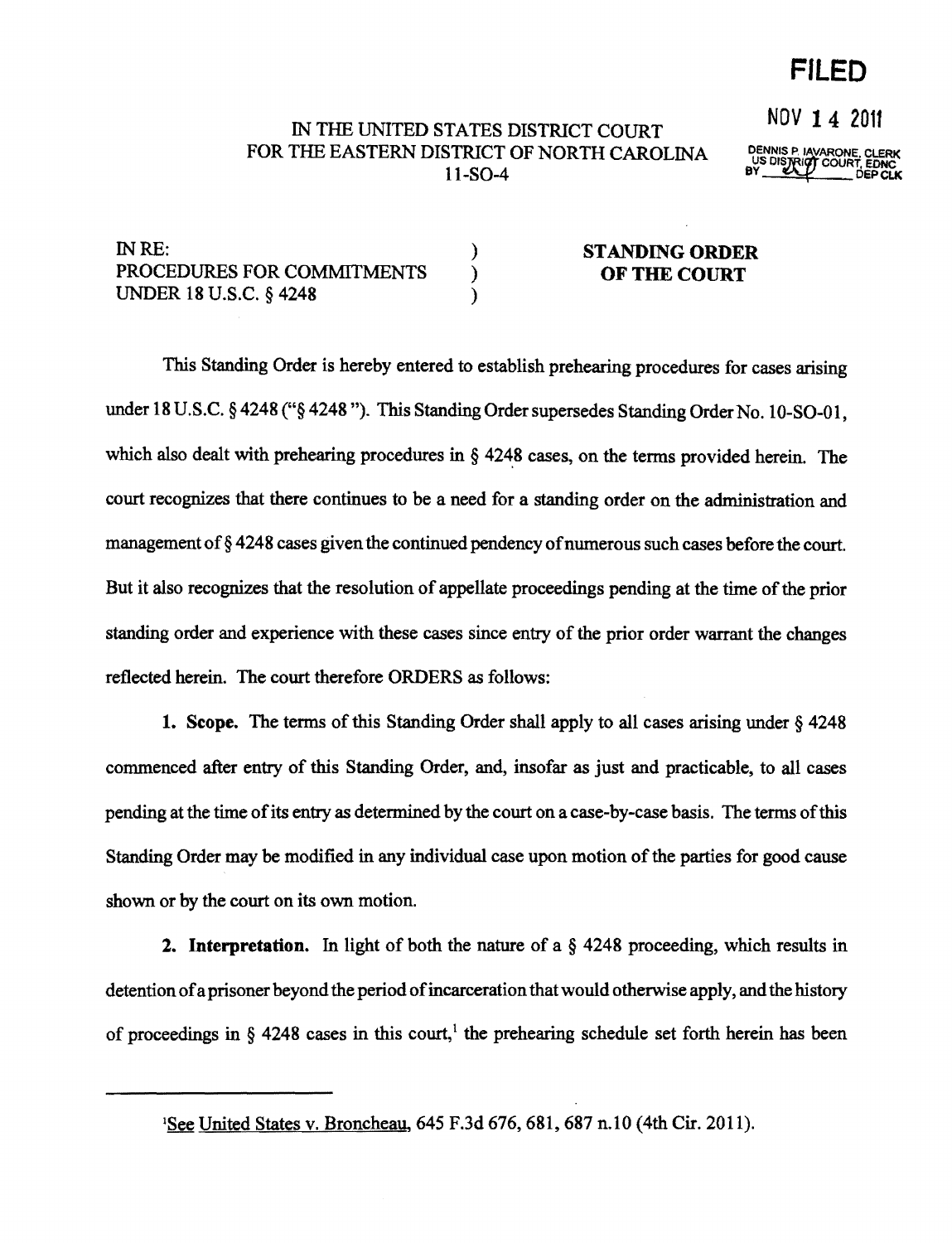designed specifically to assure that these cases proceed in the most expeditious manner practicable while providing the parties sufficient opportunity to prepare for the commitment hearing. The terms of this Standing Order, particularly the time periods specified for prehearing matters, will accordingly be narrowly interpreted and strictly enforced. All requests for extension of time periods specified in this Standing Order must be supported by a showing of good cause and diligence by the requesting party. Counsel for the parties are expected to undertake advanced planning at each stage of the prehearing schedule necessary to prevent avoidable delays (e.g., establishing tentative dates for depositions of examiners at the time they are proposed). Issues that have the potential to cause delay and that require court action to resolve shall be brought to the court's prompt attention by written motion, at regular or ad hoc status conferences the court may hold to help ensure the timely progression of cases, or at other court proceedings, as appropriate.

3. Commencement of Proceeding. The government shall commence a proceeding against a person under § 4248 by filing a certificate that the person is a sexually dangerous person in accordance with § 4248(a). The certificate shall be attached to a petition requesting civil commitment of the person under  $\S$  4248. The petition shall name the person as the respondent and be signed by counsel for the government. Counsel's signature shall be subject to the requirements of Rule 11 of the Federal Rules of Civil Procedure. The government shall serve the petition, including the certificate, on the respondent, the Office of the Federal Public Defender, and, if the respondent was committed pursuant to 18 U.S.C.  $\S$  4241(d) by a court other than this court, the clerk of the other court, in accordance with  $\S$  4248(a).

4. Scheduling Order. Promptly after the filing of the petition, the court will enter a scheduling order that provides for appointment of counsel for the respondent. The appointment of counsel will be subject to confinnation that the respondent seeks and is entitled to appointment of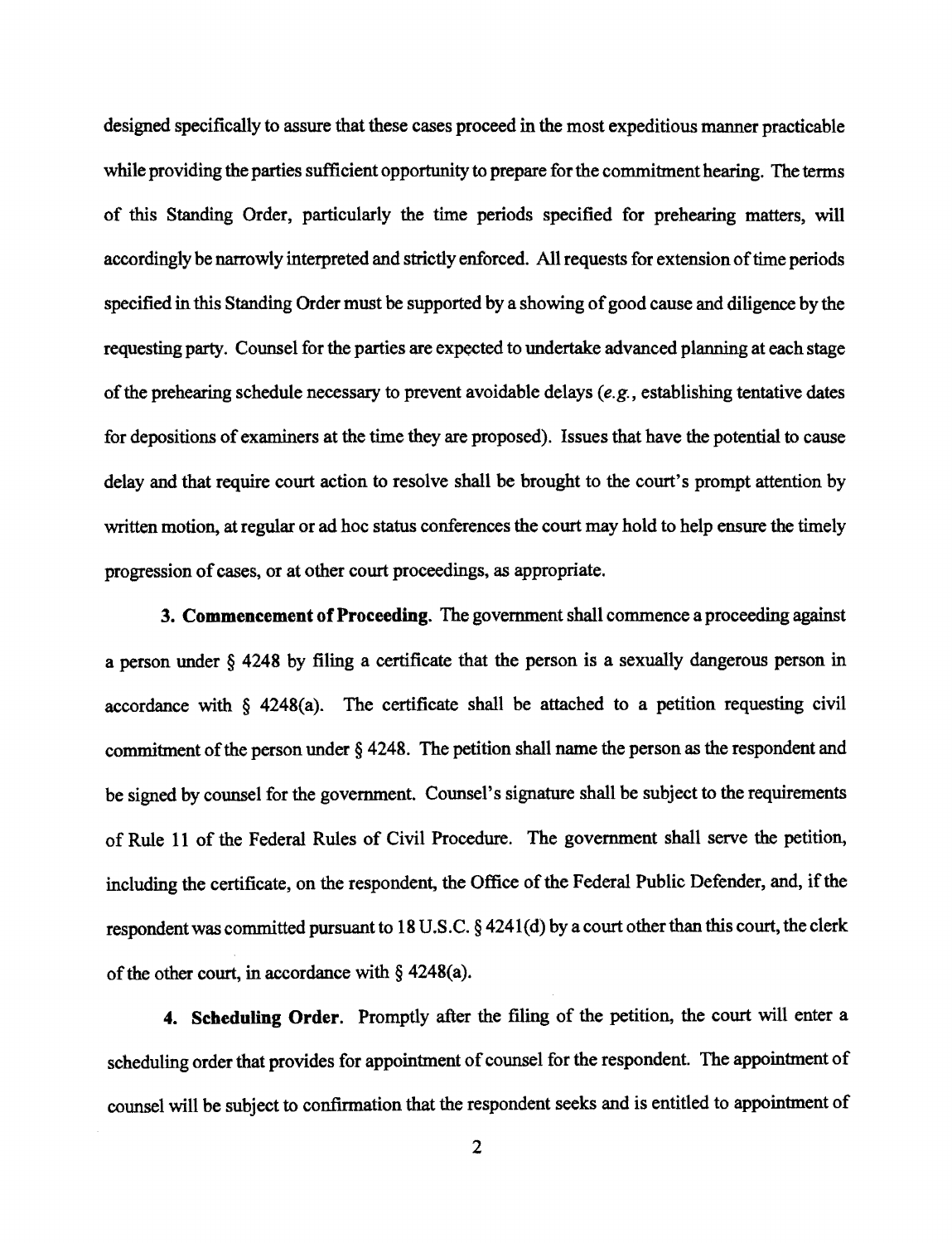counsel. The scheduling order will also set forth a preheating schedule consistent with the prehearing procedures set forth below, but the terms of this Standing Order apply to individual cases in the absence of entry of a scheduling order. The parties shall not be required to conduct an initial scheduling conference pursuant to Fed. R. Civ. P. 26(f).

### **5. Mental Health Examinations of the Respondent.**

(a) *Definition of "Examiner" and "Expert."* As used in this Standing Order, "examiner" refers to a person who performs a psychiatric or psychological examination of the respondent, as under 18 U.S.C. § 4247(b). "Expert" refers to a person who qualifies or purportedly qualifies as such under Fed. R. Evid. 702. "Examiners" are deemed to be "experts," but "experts" also includes persons who are not examiners.

(b) *Court-Selected Examiner*. Within 14 days after the filing of the petition, the court will enter an order appointing a licensed or certified psychiatrist or psychologist to conduct an examination of the respondent in accordance with 18 U.S.C.  $\S$  4247(b). The court will maintain a list of licensed or certified psychiatrists or psychologists from which it may make the appointment. The parties may from time to time submit names for inclusion on the list. Any such submission shall include for each person a curriculum vitae or comparable documentation demonstrating the person's qualifications and providing contact information for the person. The parties may also propose, by agreement or separately, examiners for appointment in a particular case. Any proposal for appointment of a person not already named in the court's list shall include a curriculum vitae or comparable documentation as described above. The court will in its discretion select and appoint, pursuant to 18 U.S.C. §§ 4248(b) and 4247(b), an adequately qualified examiner, who need not be one on the court's list or one proposed by the parties.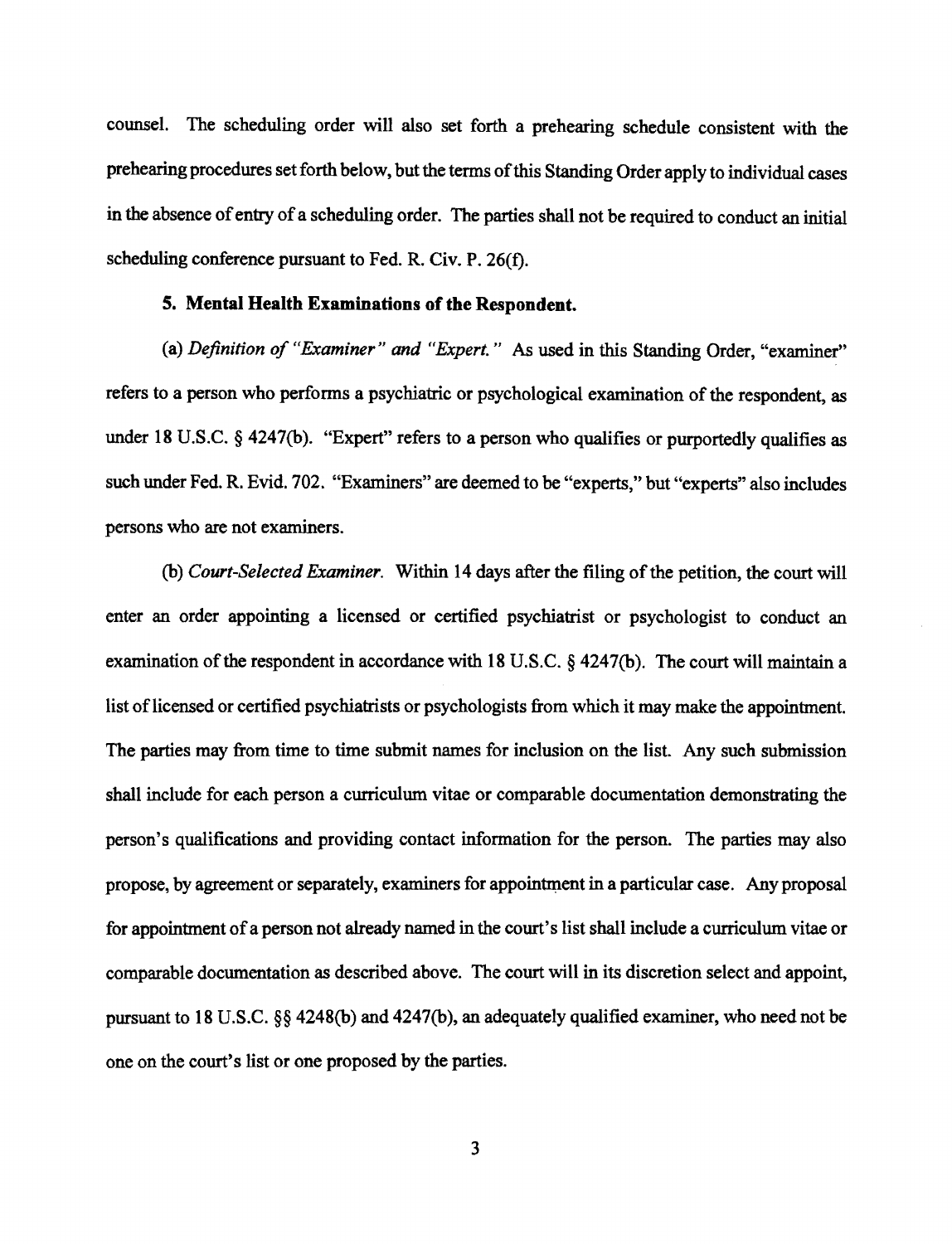(c) *Additional Examiner Selected by the Respondent.* Within 30 days after the filing ofthe petition, the respondent may file a motion, pursuant to 18 U.S.C. § 424 7(b), for the appointment of an additional examiner selected by the respondent. Any such motion shall include a certification that the expert has agreed to perform the examination and the proposed date for it, and the expert's curriculum vitae or comparable documentation demonstrating the person's qualifications and providing contact information for the person. The motion may also be supported by a memorandum, as appropriate. Upon finding that the proposed examiner is adequately qualified, the court will enter an order appointing him or her as an additional examiner selected by the respondent pursuant to 18 U.S.C. § 4247(b). In exceptional cases, the court may in its discretion appoint a second respondentselected examiner under 18 U.S.C. § 4247(b) upon a timely motion by the respondent meeting the foregoing certification and documentation requirements and showing that the appointment is needed in light of the examinations of the respondent already ordered or completed and that the additional examination would not unduly delay the commitment hearing.

(d) *Non-testifying Examiner Retained by the Respondent.* The respondent may without undue delay move, ex parte and under seal ifhe chooses, for approval for an expert he has retained pursuant to Fed. R. Civ. P.  $26(b)(4)(D)$  to conduct an examination of him. Any such motion shall include a certification that the expert has agreed to perform the examination and the proposed date for it, and the expert's curriculum vitae or comparable documentation demonstrating the expert's qualifications and providing contact information for the expert. The motion shall be supported by a memorandum showing that the examination is needed in light of any examinations of the respondent already ordered or completed and that the additional examination would not unduly delay the commitment hearing. Examiners retained pursuant to Fed. R. Civ. P. 26(b)(4)(D) and examinations and reports by them are not subject to the provisions of subparagraphs  $(b)$ ,  $(c)$ ,  $(e)$ ,  $(f)$ ,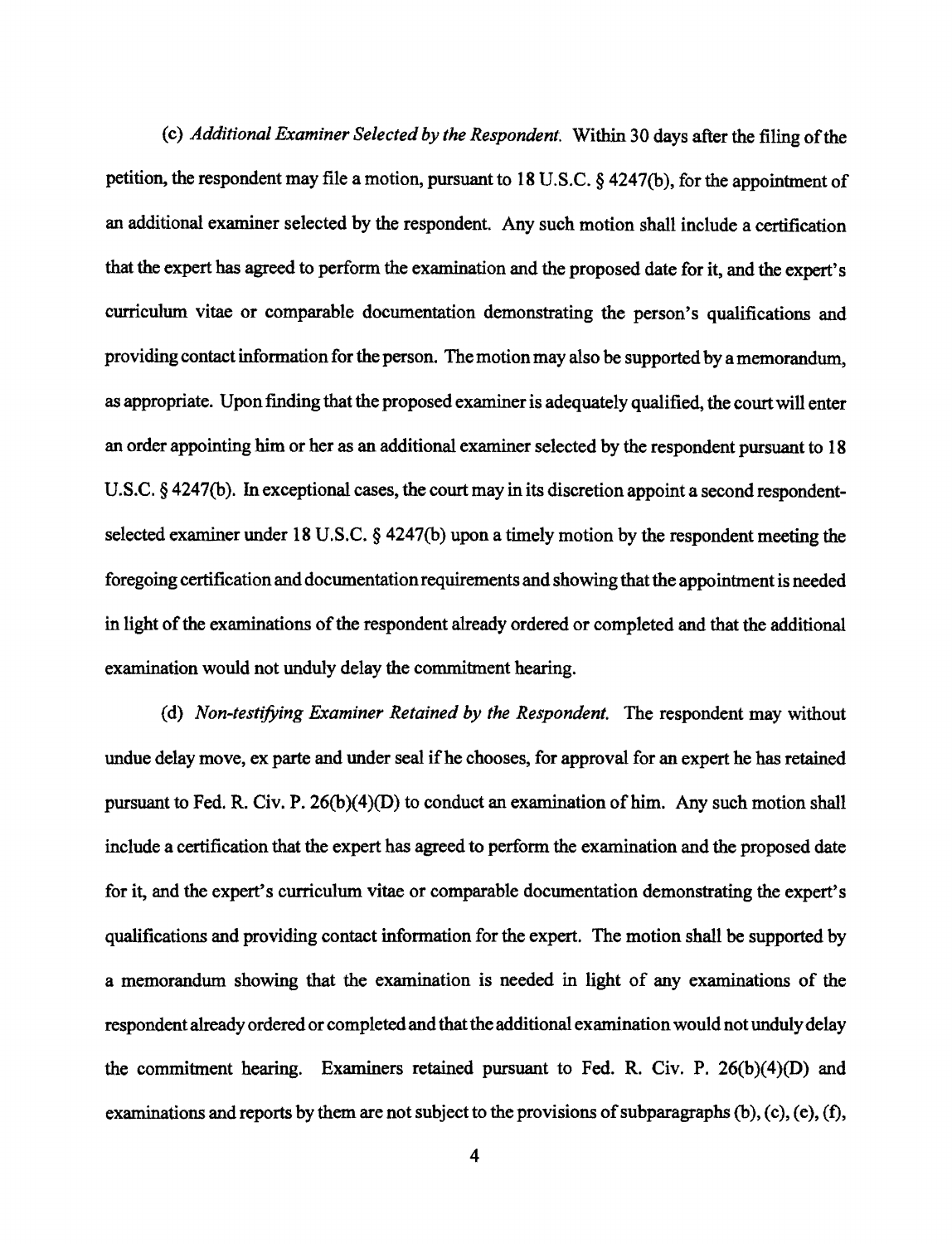(g), or (h), which apply to examiners appointed pursuant to 18 U.S.C.  $\S$  4247(b) and examinations and reports by them. Experts retained pursuant to Fed. R. Civ. P. 26(b)(4)(D) constitute such whether compensated under 18 U.S.C. § 3006A or from some other source.

(e) *Information Considered by Examiners.* The responsible counsel, as specified in subparagraph (g) below, shall serve on any examiner appointed under 18 U.S.C. § 4247(b) the parties' initial disclosures and, to the extent they are available before the examiner files his or her own report, the reports of any other examiners of the respondent appointed pursuant to 18 U.S.C. § 4247(b). The disclosures and reports shall be served on the examiner within 3 days after entry of the order appointing him or her, but if the disclosures or reports are not then available, within 3 days after the disclosures are made and the reports filed. The examiner may consider such other documents as he or she deems appropriate, provided that such documents are served on counsel for the parties at or before the time the examiner's report is filed.

(t) *Timefor Examinations.* In accordance with 18 U.S.C. § 4247(b), an examination ofthe respondent ordered pursuant to that statute shall be conducted within 45 days after entry ofthe order appointing the examiner. An extension of up to 30 days may be granted upon a showing of good cause.

(g) *Reports ofExaminations.* Each examiner appointed under 18 U.S.C. § 4247(b) shall prepare a written report on his or her examination of the respondent containing the information prescribed by 18 U.S.C. § 4247(c), as well as the examiner's curriculum vitae or comparable documentation demonstrating the examiner's qualifications. The report shall be filed within 14 days after the examination, under seal without further order ofthe court, with copies provided to counsel for each party. An examiner shall supplement the report (in the form of either a separate supplement to the prior report or an entire supplemental report) based on information received after the filing of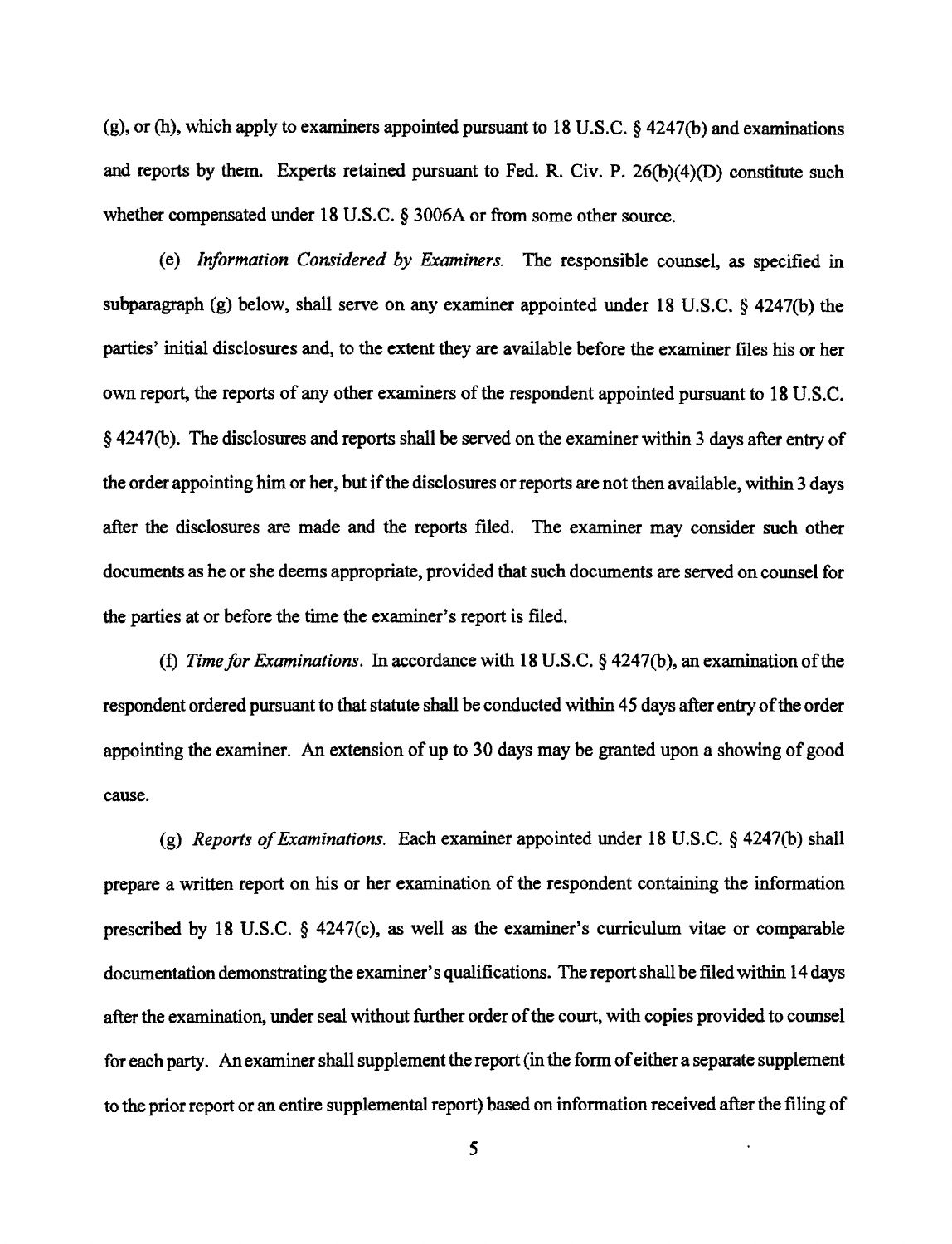the report or otherwise as the examiner deems necessary in his or her professional judgment to make the report complete or to correct it. The supplement shall be filed promptly after the need for it arises and before the close of discovery. It shall be filed under seal without further order of the court, with copies provided to counsel for each party.

(h) *Communication with Court-Appointed Examiners.* Counsel for neither party may be present during any examination pursuant to 18 U.S.C. § 4247(b), absent court approval. Counsel may communicate with an examiner appointed pursuant to 18 U.S.C. § 4247(b) concerning payment of the examiner's fees, scheduling matters, service of documents on the examiner for review, requests by the examiner for extensions of time or other relief sought by the examiner to facilitate completion of his or her duties, the filing of the report of the examiner or addenda thereto, and other logistical matters, but may not communicate in writing, orally, or in any other manner with the examiner about the substance of the examiner's examination of the respondent, the report on the examination, or other matters relating to the merits of the proceeding against the respondent except during questioning at a deposition or hearing without leave of court. Communications by counsel with any person counsel is considering proposing for appointment as an examiner pursuant to 18 U.S.C. § 4247(b) are subject to the same foregoing limitations that apply to communications with examiners who have been so appointed, except that permissible topics also include the person's availability to serve as an examiner and the acquisition of the person's curriculum vitae or comparable documentation of the person's qualifications. The timely filing of motions for extensions or for other suitable relief sought by examiners appointed pursuant to 18 U.S.C. § 4247(b), the timely transmission of disclosures to such examiners, the timely filing of the reports of such examiners, and the timely completion of other such tasks shall be the responsibility of counsel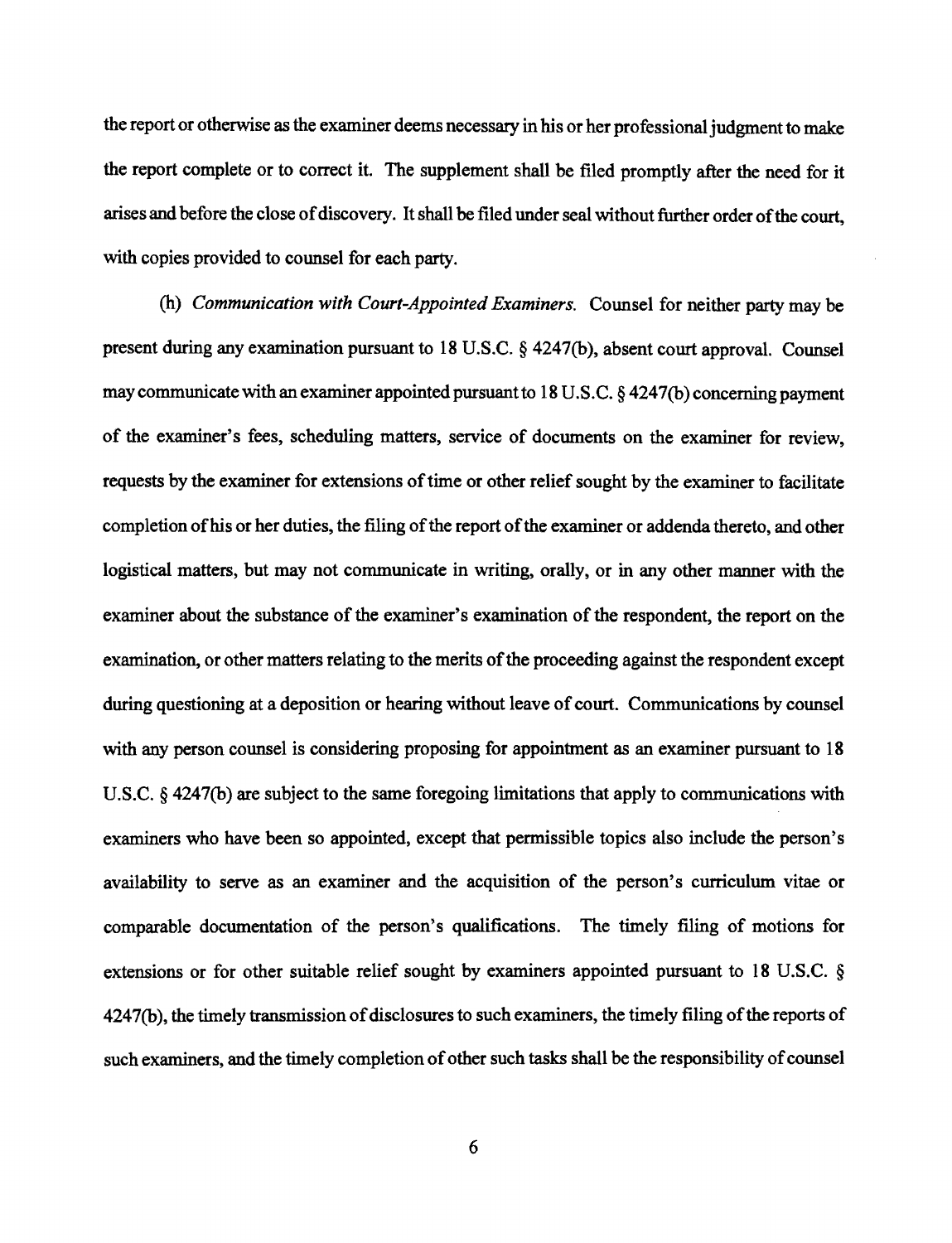for the respondent, in the case of respondent-selected examiners, and of counsel for the government, in the case of other court-appointed examiners.

(i) *Payment o/Examiners.* Pursuant to this court's Order of19 May 2011 (D.E. 58 at 13-15) in United States v. Gloshay, No. 5:08-HC-2051-BR, the costs of any examiners appointed under this Standing Order pursuant to 18 U.S.C. § 4247(b) and any examiners retained pursuant to Fed. R. Civ. P. 26(b)(4)(D) shall be paid in accordance with the Guidelines for Administering *CIA* and Related Statutes applicable to cases under 18 U.S.C. § 4246, 7A *Guide to Judiciary Policy* § 320.20.60(g), (i), pending ultimate resolution of the allocation of responsibility for payment of such costs within the federal bureaucracy. The costs subject to payment include those for the examiner's examination, report, and deposition and hearing testimony.

0) *Appointment and Approval Process as Exclusive.* Any examination of the respondent performed for purposes of the proceeding against him under  $\S$  4248 shall be performed only by an examiner appointed by the court under 18 U.S.C. § 4247(b) or by an expert retained under Fed. R. Civ. P. 26(b)(4)(D) performing the examination with court approval.

#### 6. **Initial** Disclosures.

(a) *Government.* Within 14 days after the filing of the petition and subject to supplementation under Fed. R. Civ. P. 26(e), counsel for the government shall provide to counsel for the respondent the disclosures set out below. For purposes of this subparagraph (a), ''the government" shall mean the U.S. Attorneys' Office for the Eastern District of North Carolina and materials shall be deemed to be in the possession of the government if they are in the possession of a governmental investigative agency closely connected to the government.

> (i) The names and addresses ofeach person the government anticipates calling as a witness at the commitment hearing, along with a concise description of the expected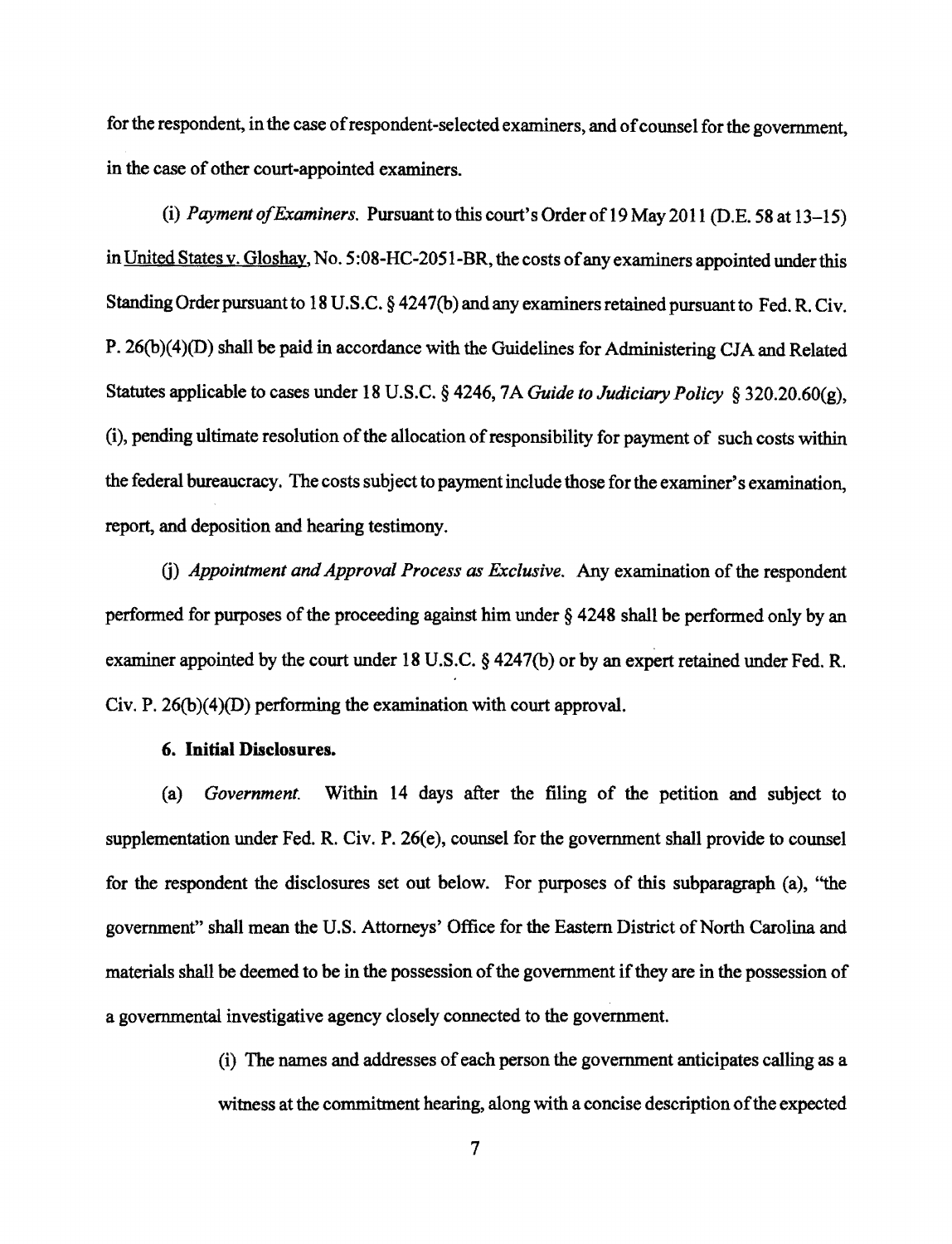testimony of the person, which information shall be in lieu of that required by Fed. R. Civ. P. 26(a)(1)(A)(i).

(ii) Any report on any psychiatric or psychological examination of the respondent in the possession, custody, or control of the Bureau of Prisons ("BOP") or the government.

(iii) All medical and psychological records relating to the respondent in the possession, custody, or control of the BOP or the government.

(iv) Sex Offender Data System ("SODS") records in the possession, custody, or control of the BOP or the government.

(v) The Central File for the respondent with the exception of the FOIA-exempt section unless that section is subject to disclosure under subparagraph (vii) below.

(vi) The Judgment  $&$  Commitment File for the respondent in the possession of the BOP.

(vii) All documents in the possession, custody, or control of the BOP or the government reviewed by any psychiatrist or psychologist who examined the respondent.

(viii) Any report by any expert that tends to show that the respondent is not a sexually dangerous person within the meaning of 18 U.S.C.  $\frac{247}{a}(3)$ , and all documents reviewed by any such examiners or other experts.

(ix) Any other documents described in Fed. R. Civ. P.  $26(a)(1)(A)(ii)$ .

(b) *Respondent.* Within 45 days after the filing of the petition and subject to supplementation under Fed. R. Civ. P. 26(e), counsel for the respondent shall provide to counsel for the government the following disclosures to the extent not already provided by the government: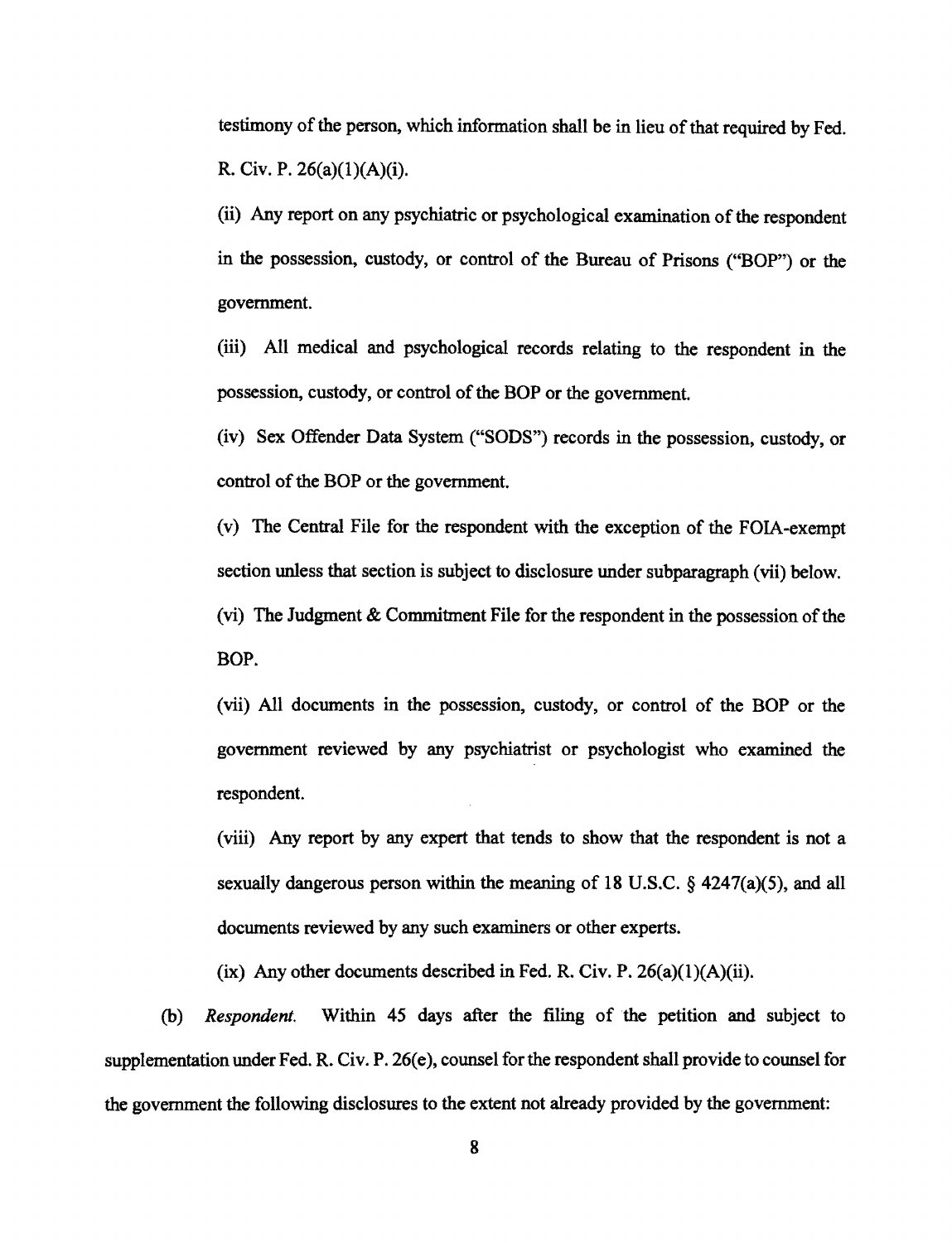(i) The names and addresses ofeach person the respondent may call as a witness at the commitment hearing, along with a concise description of the expected testimony of the person, which information shall be in lieu of that required by Fed. R. Civ. P.  $26(a)(1)(A)(i)$ .

(ii) Copies of all mental health evaluation or treatment records relating to the respondent, but only to the extent they would be required to be produced under Fed. R. Civ. P. 26(b) if the government had sent a request for production of documents. In lieu of production, the respondent may identify with particularity the name, address, and telephone number of all mental health providers from whom he has received evaluation or treatment, along with any signed release as may be necessary, authorizing the provider(s) to release such records to the government. This paragraph is not intended to prevent counsel for the respondent from objecting to the disclosure of such records, or from filing a motion for a protective order pursuant to Fed. R. Civ. P. 26(c).

#### **7. Expert Disclosures and Discovery.**

(a) *Experts Covered.* The experts to whom this paragraph applies include those who are initially retained as non-testifying experts under Fed. R. Civ. P.  $26(b)(4)(D)$ , but who subsequently become testifying experts. In addition, this paragraph does not apply to examiners appointed under 18 U.S.C. § 4247(b) and their reports, which are governed by paragraph 5.

(b) *Required Disclosures.* Within 60 days after the filing ofthe petition and subject to the protections ofFed. R. Civ. P. 26(b)(4)(B) and (C) and supplementation under Fed. R. Civ. P. 26(e), counsel for each party shall provide to counsel for the other party to the extent not already produced to such counsel the following disclosures: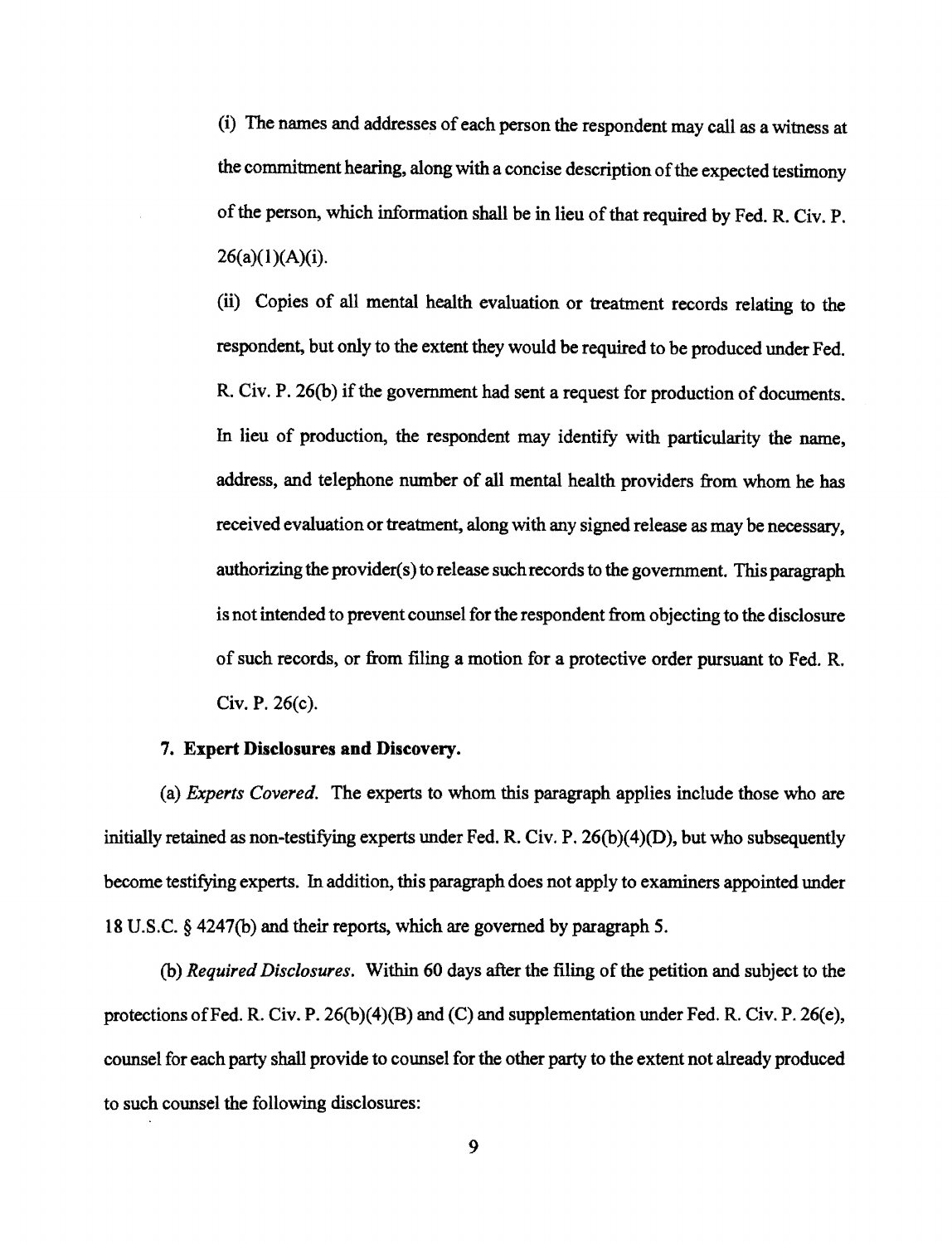(i) A report by each expert whose testimony the party may use at the commitment hearing other than solely for impeachment, and all documents reviewed by each such expert.

(ii) Any other disclosures required by Fed. R. Civ. P.  $26(a)(2)$ .

(c) *Rebuttal* and*Surrebuttal Expert Reports.* Pursuant to Fed. R. Civ. P. 26(a)(2)(D)(ii), a party shall disclose any rebuttal or surrebuttal reports solely to contradict or rebut evidence on the same subject matter identified by the other party within 21 days after the other party's expert disclosures or 7 days prior to the close of discovery, whichever is earlier.

(d) *Filing of Reports and Records.* All psychiatric and psychological evaluations of the respondent and any other medical, psychiatric, or psychological records that are filed with the court, in support of a motion or otherwise, shall be filed under seal without further order of the court. The requirement to file documents under seal in this and any other provision of this Standing Order does not obviate service of such documents on opposing counsel.

8. Notice of Proposed Commitment Hearing Dates. Within 75 days after the filing of the petition, counsel shall file a joint notice of proposed commitment hearing dates signed by counsel. The notice shall provide at least three sets of dates, which should to the extent practicable be no later than 90 days after the deadline for dispositive motions, on which counsel, any court-appointed examiners, any other experts, and any lay persons the parties intend to call as witnesses can be available for the commitment hearing. The selection of dates shall reflect the expected length of the commitment hearing.

9. Discovery Period. The parties may engage in any discovery allowed by the Federal Rules ofCivil Procedure, except as provided herein, beginning upon service ofthe petition on respondent. Discovery shall be commenced in time to be completed no later than 110 days after the filing of the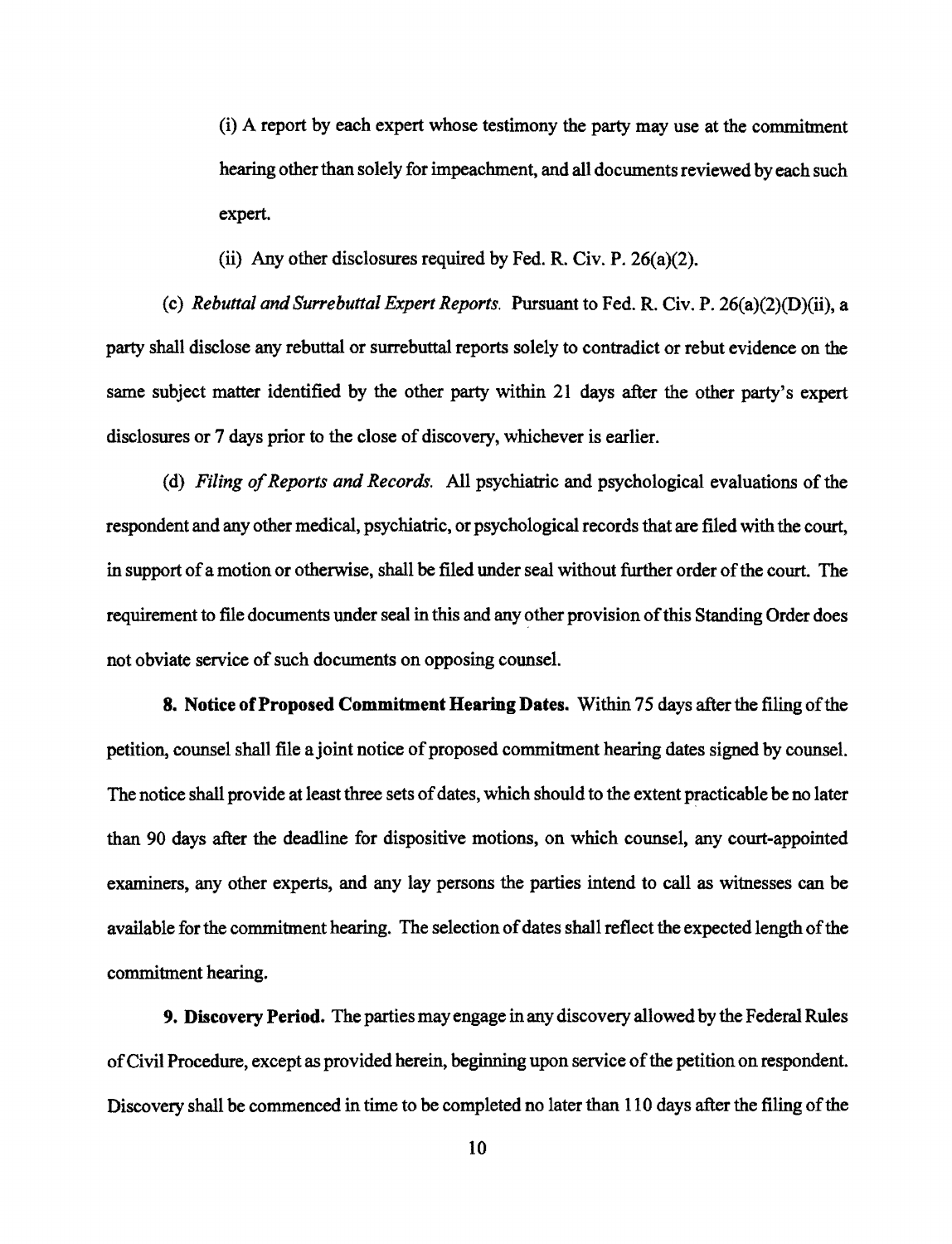petition. This deadline may be shortened or extended by the court on motion of a party for good cause shown, pursuant to Fed. R. Civ. P. 16, or on the court's own motion. Absent an order of the court, the parties shall limit any depositions to expert witnesses and the respondent. Counsel are reminded ofLocal Civil Rule 26.1 (d), EDNC, regarding the expedited briefing schedule applicable to discovery disputes.

10. Access to the Respondent and Records. It is necessary that the respondent's counsel and examiners have access to the respondent and the respondent's records in the possession of the BOP in order to evaluate the respondent and prepare for the commitment hearing. To ensure the necessary access, the BOP will appoint a person to serve as a contact to coordinate visits of counsel and examiners and to procure the necessary records. Absent institutional emergencies, the BOP shall make the respondent available at any reasonable time during the institution's normal business hours, upon at least 24 hours' prior notice. The failure of BOP to reasonably make the respondent available may result in discovery sanctions levied against the government, including striking witnesses.

#### 11. Document Production.

(a) *Definition of"Documents."* The term "documents" as used in this Standing Order means "documents or electronically stored information-including writings, drawings, graphs, charts, photographs, sound recordings, images, and other data or data compilations-stored in any medium from which information can be obtained either directly or, if necessary, after translation by the responding party into a reasonably usable form ...." Fed. R. Civ. P.  $34(a)(1)(A)$ .

(b) *Bates Stamping.* All documents produced in discovery by either party, whether as part ofthe party's initial disclosures or otherwise, shall bear a unique "Bates" (or other similar) number assigned to it, and shall be produced electronically in either. pdf, . tif, or .tiff format, unless the parties mutually agree to a different format.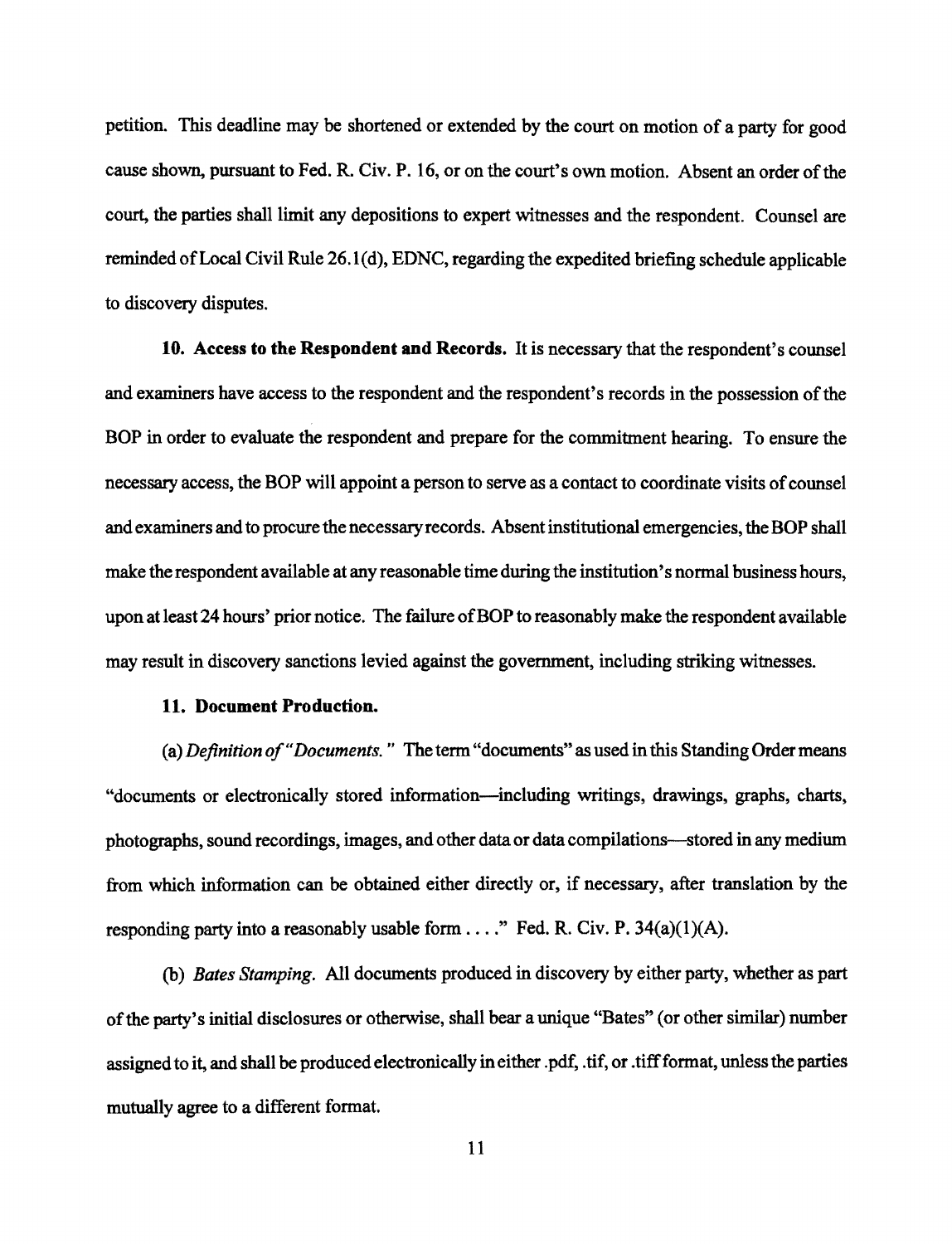(c) *Certificate ofService.* All disclosures and other documents served shall be accompanied by a certificate of service, in accordance with Fed. R. Civ. P.  $5(d)(1)$ .

(d) *Rolling Production.* All documents shall be produced on a rolling basis-that is, they shall be produced as soon as practicable after they are ready for production without awaiting the preparation of other documents for production.

(e) *Redaction of Personal Identifiers.* As required by Fed. R. Civ. P. 5.2 and this court's CMlECF Policy K, the parties shall redact all documents filed to remove Social Security numbers, dates of birth, names of minors, financial account numbers, home addresses, and identifying information concerning victims.

(f) *Confidential Information.* 

(i) Ifcounsel for a party in good faith believes that a document contains information that would present a risk of harm to respondent or others if shown to respondent, such counsel may designate such document on its face as "Attorney's Eyes Only." Any document so marked shall not be shown to the respondent without the consent of opposing counsel or an order of this court.

(ii) Presentence reports ("PSRs") not designated "Attorney's Eyes Only" may be shown to the respondent, but his attorney must retain all copies and may not leave the PSRs, or allow the PSRs to remain, in the possession ofthe respondent. Counsel for a respondent shall promptly retrieve from the respondent any PSRs that were previously provided to the respondent and that remain in the respondent's possession at the time this Standing Order is entered.

(g) *Confidentiality Agreement.* Before being shown any initial disclosures or any documents or information produced in discovery, an examiner or other expert, whether appointed by the court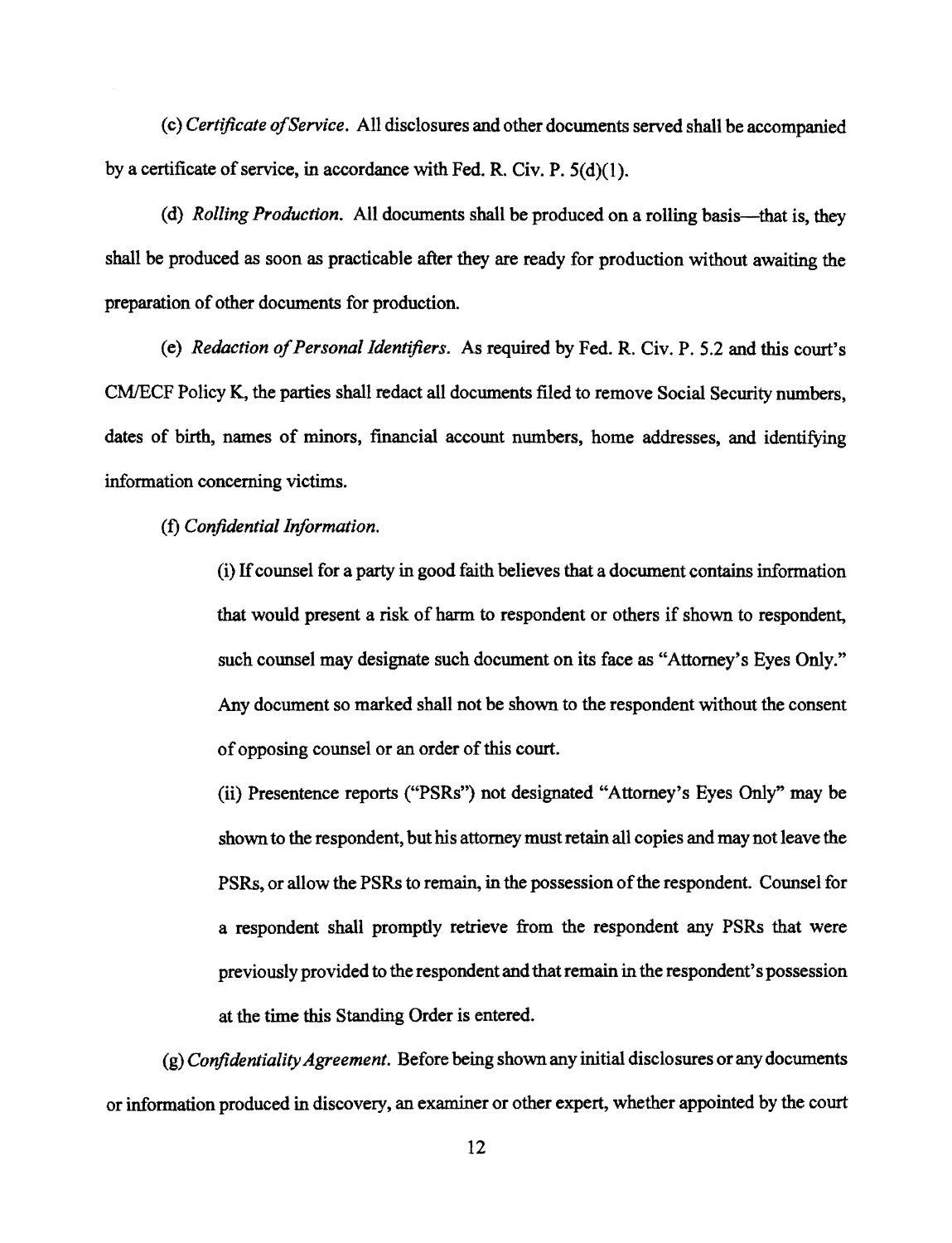or retained without court appointment, must sign a Confidentiality Agreement in the form appended to this Standing Order as Attachment A. An examiner or other expert may be shown documents designated as "Attorney's Eyes Only" after execution of the Confidentiality Agreement. It is counsel's responsibility to file Attachment A with the court after the examiner or other expert signs it; provided that, in lieu of filing, counsel may retain until the final resolution of the case, including all appeals, Confidentiality Agreements ofnon-testifying examiners or experts who permissibly have not otherwise been disclosed. Any violation of the Confidentiality Agreement may subject the person signing it to sanctions by the court, including contempt.

#### 12. Motions Deadlines.

(a) *Discovery Motions.* Any motions for relief relating to particular disclosures, discovery requests or responses, or deposition notices, including motions to compel and for protective orders, shall be filed within 14 days after service of the disclosures, requests or responses, and notices prompting the motion, but in no event later than the close of discovery.

(b) *Dispositive Motions.* Any potentially dispositive motions shall be filed within 21 days after the expiration of the discovery period.

13. Prisoner Transport. The court recognizes the right of the respondents to waive their attendance at court proceedings given the non-criminal nature of § 4248 cases. Respondents who refuse to be transported from the Butner Federal Correctional Complex should not be compelled to leave. But the proceedings in their respective cases will go forward without them. It shall be the responsibility of counsel for each respondent to communicate this policy to his or her client.

14. Final Prehearing Disclosures. Unless there is a pending motion to compel, the parties shall serve final prehearing disclosures pursuant to Fed. R. Civ. P. 26(a)(3) within 7 days after the close of discovery and any objections pursuant to Fed. R. Civ. P. 26(a)(3) within 14 days after the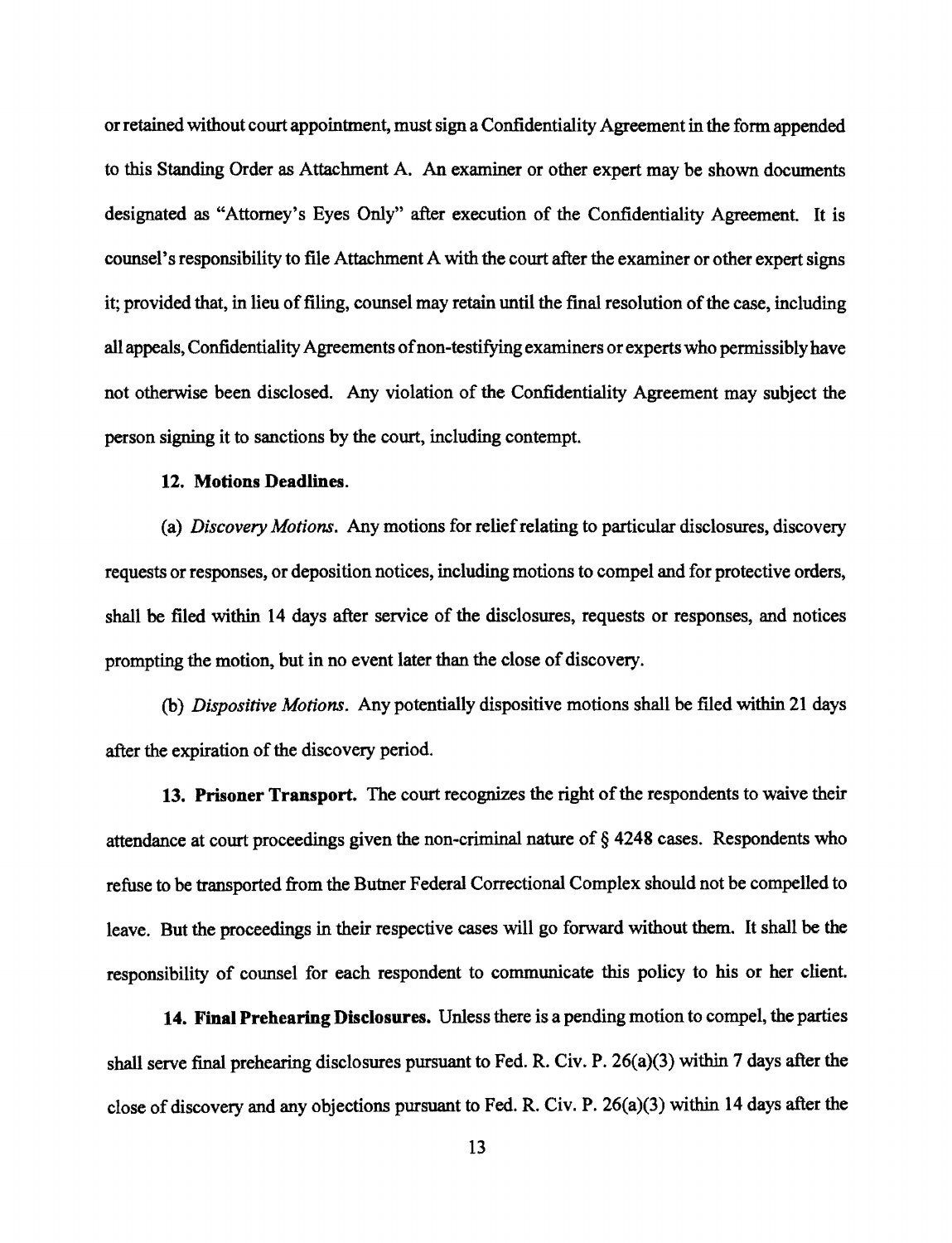close of discovery. They shall file a joint (or separate) final prehearing order( $s$ ) within 21 days after the close of discovery. No final prehearing conference will be required unless the parties cannot agree on a final prehearing order or unless otherwise ordered by the court. The district judge assigned to the case, or, upon referral by the district judge, a magistrate judge, shall review the proposed fInal prehearing order(s), conduct a fInal prehearing conference as necessary pursuant to the provisions ofLocal Civil Rules 16.1 (d) and 72.3 (h)(2), EDNC, and enter a fInal prehearing order.

**15. Referral to Magistrate Judges.** In a case arising under §4248, a magistrate judge shall have the same authority over non-dispositive and dispositive matters that is provided a magistrate judge in civil cases generally under L. Civ. Rules 72.1 to 72.4, E.D.N.C., and 28 U.S.C. § 636(a),  $(b)(1)$  and  $(3)$ ,  $(c)$ . The authority of a magistrate judge shall include specifically and without limitation the authority (i) to conduct the commitment hearing and to submit to the presiding district judge a report containing proposed findings of fact and recommendations on disposition of the case on the merits, pursuant to Local Civil Rule 72.3(c)(1), (h)(10), EDNC, and 28 U.S.C.  $\S$  636(b)(1)(B), (b )(3), and (ii) to conduct the commitment hearing and to dispose of the case on the merits with consent of the parties, pursuant to Local Civil Rules 72.2(b) and 72.3(g),  $(h)(10)$ , EDNC, and 28 U.S.C.  $\delta$  636(b)(3), (c). If the parties consent to hearing and disposition of the case by a magistrate judge pursuant to Local Civil Rule 72.2(b), EDNC, and 28 U.S.C. § 636(c), they shall file a completed consent form as soon as practicable. The parties are free to withhold consent without adverse substantive consequences.

**16. Conditional Release.** In the case of a conditional release under §4248(e), the proposed order allowing conditional release shall contain language stating that if a request to modify or terminate the conditions of release is made, the party. so requesting shall submit adequate documentation supporting the request to the court, with copies to the Supervising U.S. Probation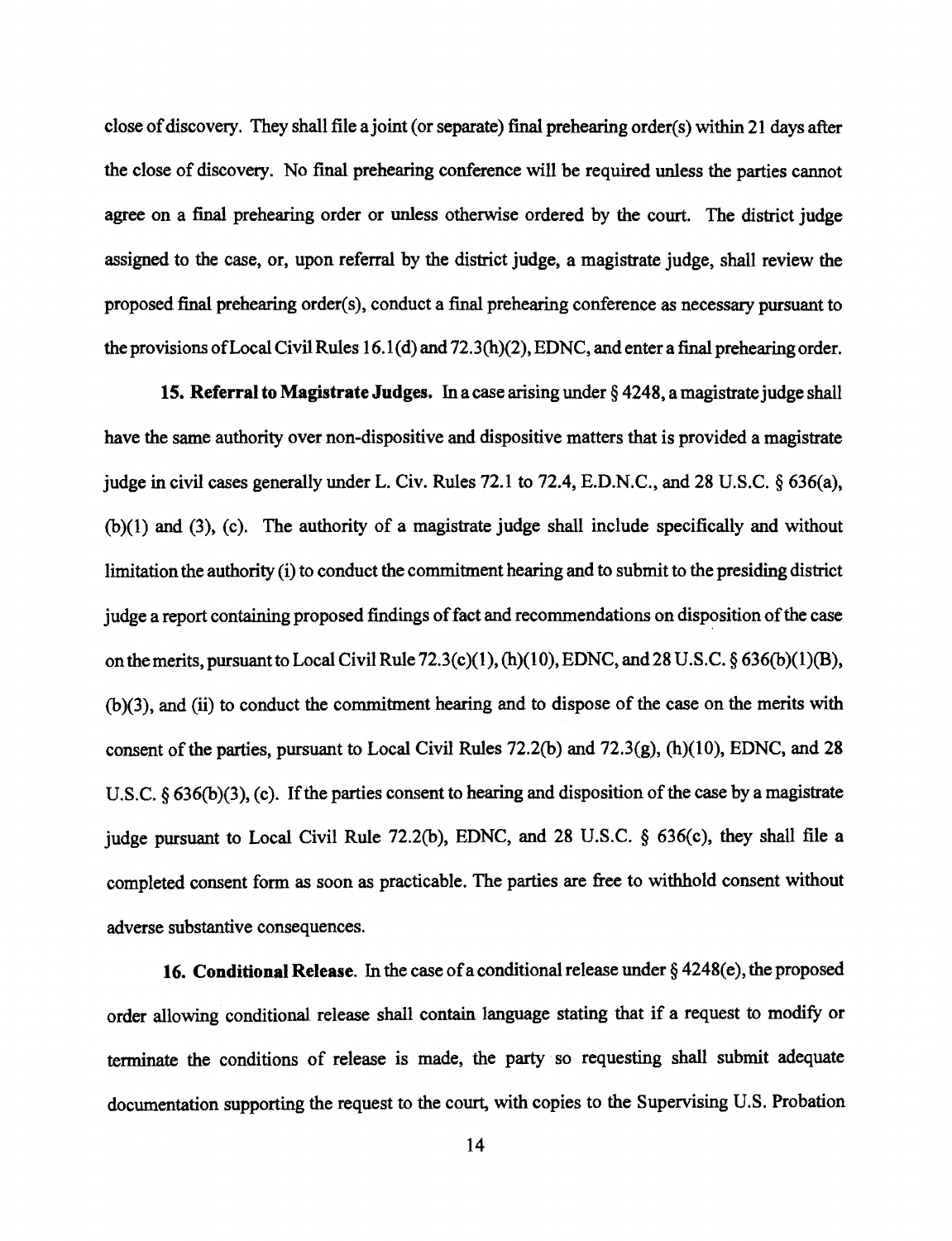Officer, the offices of the United States Attorney and counsel for the respondent, and the warden of the facility where the respondent was last housed prior to his conditional release.

SO ORDERED. This  $\cancel{14}$  day of November 2011.

JAMES C. DEVER III<br>Chief United States District Judge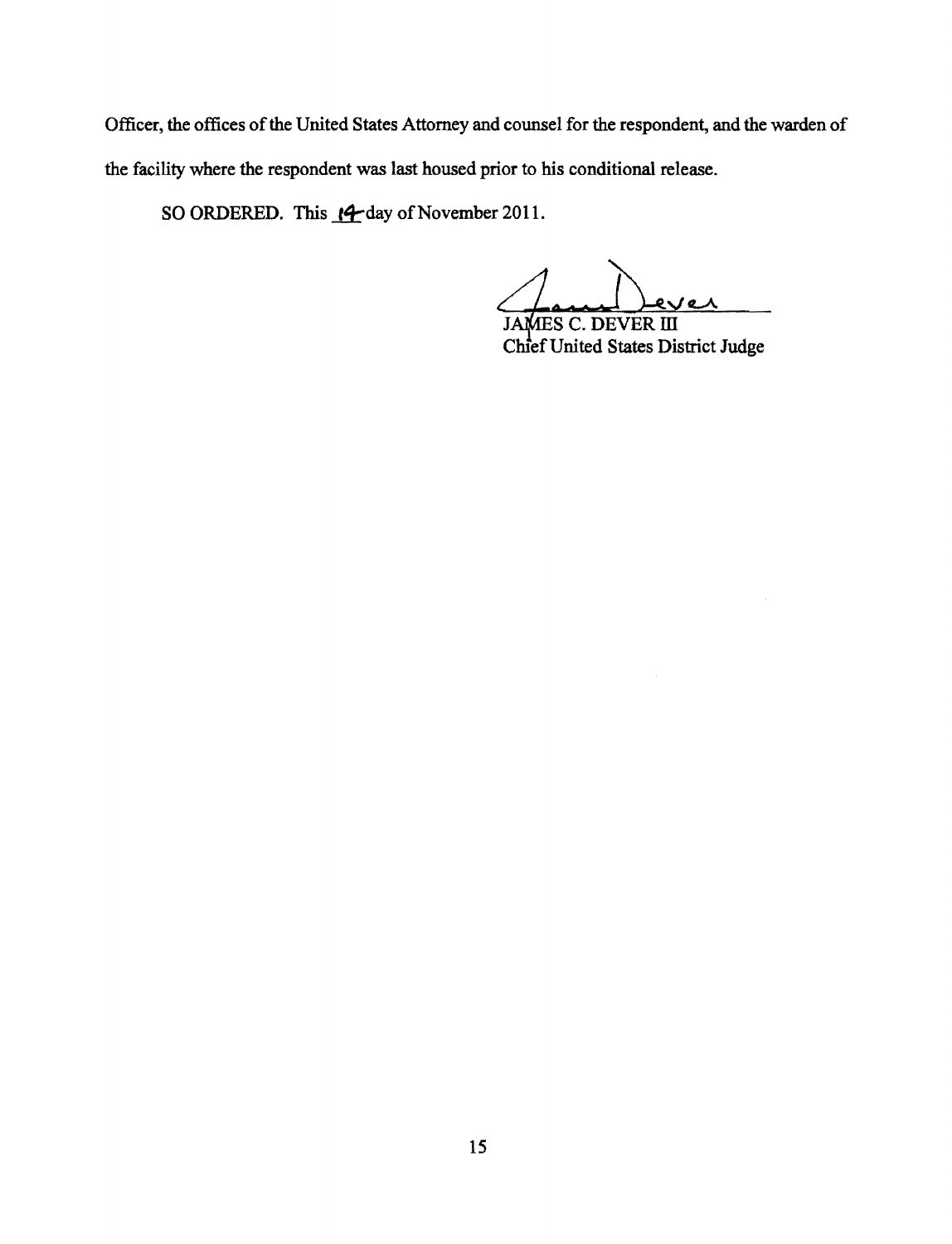## **ATTACHMENT A CONFIDENTIALITY AGREEMENT**

## IN THE UNITED STATES DISTRICT COURT FOR THE EASTERN DISTRICT OF NORTH CAROLINA WESTERN DIVISION [CASE NUMBER]

| UNITED STATES OF AMERICA,                 |                                            |  |
|-------------------------------------------|--------------------------------------------|--|
| Petitioner,                               |                                            |  |
| v.<br>[RESPONDENT'S NAME],<br>Respondent. | <b>CONFIDENTIALITY</b><br><b>AGREEMENT</b> |  |
|                                           | declares that:                             |  |
| I am currently employed by                | located at                                 |  |
|                                           | and my current job title is                |  |

My office telephone number is \_\_\_\_\_\_\_\_\_\_\_\_\_\_'

I have read and I understand the terms of paragraph  $11(e)$ , (f), and (g) of the Standing Order on cases arising under 18 U.S.C. § 4248, 11-SO-4 ("the Standing Order"), as well as any scheduling order entered in the above-captioned case, pending in the United States District Court for the Eastern District of North Carolina. I agree to comply with and be bound by the terms of the Standing Order and any scheduling order herein. I understand that any violation of the Standing Order or any scheduling order herein may subject me to sanctions by the court, including contempt. I shall not disclose any document marked "Attorney's Eyes Only" to the above-named respondent or to anyone else other than those specifically authorized by the Standing Order and any scheduling order herein.